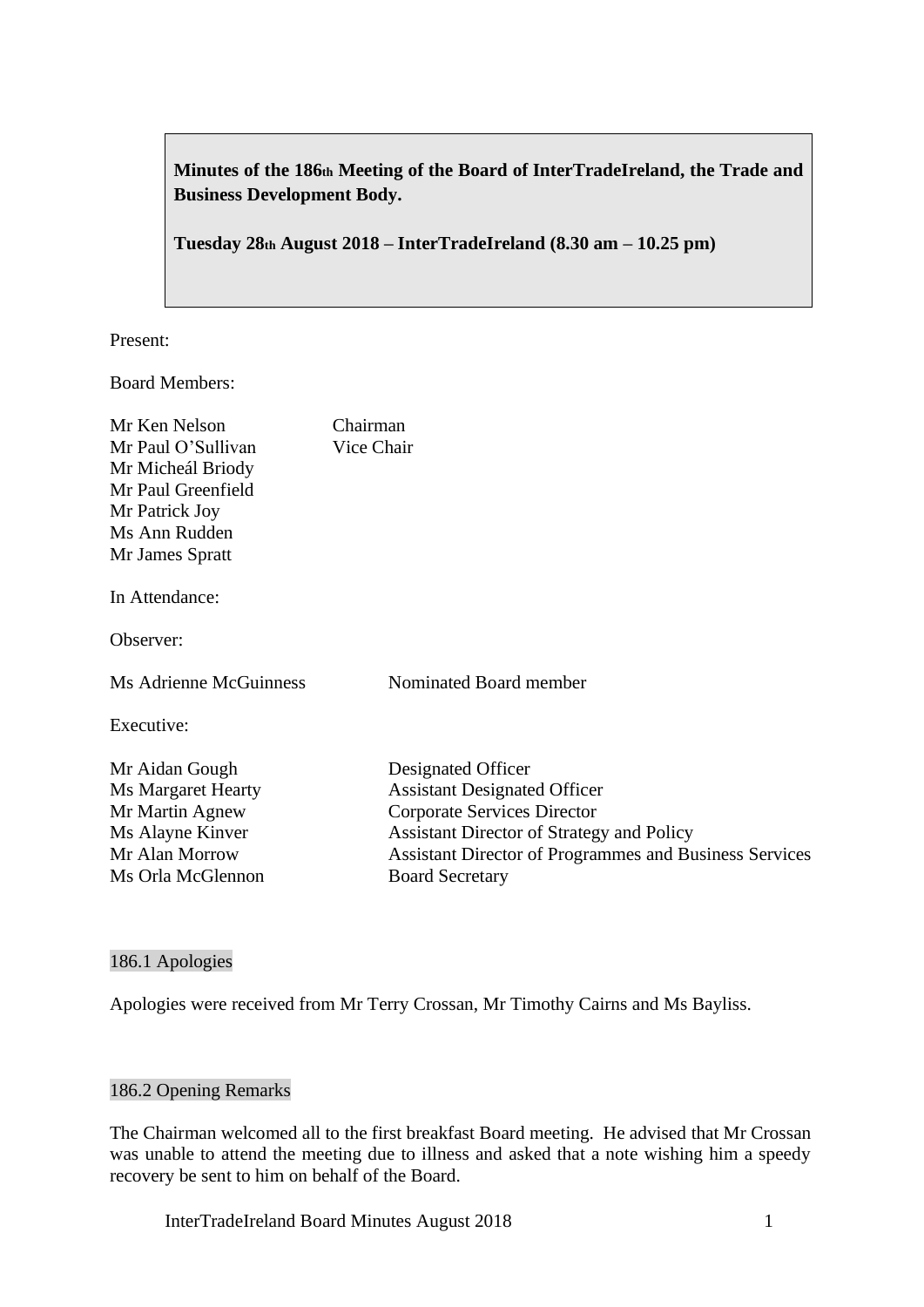The Chairman thanked Mr O'Sullivan for chairing the June 2018 Board meeting in his absence.

# 186.3 Conflict of Interest

The Chairman asked members to declare any conflicts of interest relating to today's agenda. The Chairman declared a potential conflict of interest arising from his position as CEO of LEDCOM, which is a member organisation of Enterprise Northern Ireland and is involved in the delivery of the Co-Innovate programme. Mr Greenfield declared a potential conflict of interest arising from his position as a member of the Peace IV Working Group and as Board member of East Border Region Ltd, which is involved in the delivery of the Co-Innovate programme. Ms Ann Rudden declared a potential conflict of interest arising from her position as founder and MD of Áine Hand Made Chocolates who are participants on the Co-Innovate programme. Mr Briody also declared a potential conflict of interest arising from his position as CEO of Silver Hill Foods who are participants on the Co-Innovate programme.

No other conflicts were declared.

# 186.4 Approval and Authorisation of the 26th June 2018 Board Minutes

The minutes of the 26th June 2018 Board meeting were agreed as a true record of the meeting and were approved by the Board and authorised by the Vice Chair.

# 186.5 Matters Arising

Mr Gough reported that all matters arising from the last Board meeting had been addressed.

# 186.6 Chairman's Business

The Chair advised that he and the Senior Leadership team are due to meet with Mr Noel Lavery, DfE Permanent Secretary on 6th September 2018. The Board asked that an invitation be sent to the DfE Permanent Secretary and the DBEI Secretary General to attend a future Board meeting and arrangements for an Inter-Agency meeting should be pursued.

# 186.7 Designated Officer Report

Mr Gough advised that the summer has been extremely busy with enquiries continuing to rise. The Body continues to be on track to fully utilise its annual budget. There has been an increase in demand for the Brexit Start to Plan Vouchers which may in part relate to the Brexit radio campaign.

Mr Gough reported that the Body has been awarded accreditation against the Investors in People Standard. The Chairman and Board asked that their congratulations be passed on to all staff.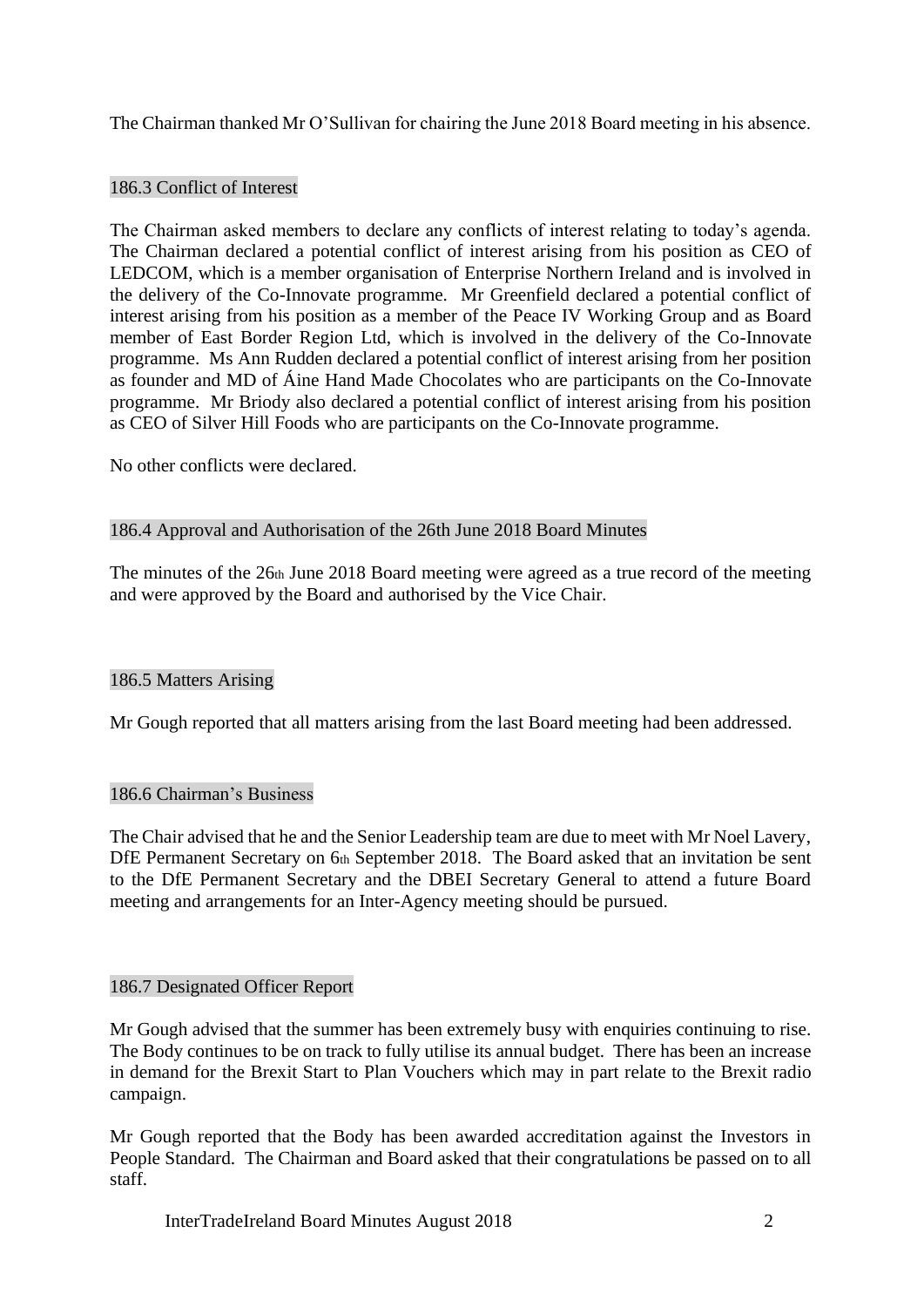Mr Gough updated the Board on a recent meeting with Professor Ian Young Director of the Health and Social Care, Research and Development Northern Ireland, to discuss the progress being made between the Northern Ireland Cancer Trials Network and Cancer Trials Ireland. At the meeting Prof Young supported our facilitation of the collaboration between the island's cancer trial networks and agreed that it was completely aligned with a wider strategy for the Life and Health Sciences sector in NI.

The Board was informed that the next phase of the All Island Innovation Programme was underway. An exciting panel of world class innovation experts is confirmed as recommended by the Board in its approval of the programme. The Board had also requested greater interaction between the All Island Innovation partners, which the DCU Ryan Academy have delivered, by enlisting serial entrepreneur and scale-up expert Dr Joe Haslam to tour the island with a series of seminars on innovation and scaling-up. Mr O'Sullivan advised that the inclusion of the DCU Ryan Academy in the programme was to be welcomed and that there was a demonstrable improvement in the profile of speakers. Mr Gough advised the Board that the initiative would continue to be branded by InterTradeIreland.

The Board noted the Designated Officer's report and the Chair thanked Mr Gough for his update.

#### 186.8 For Consideration, Discussion, Decision &/or Approval

#### *Day 1 Planning for Brexit*

Ms Kinver gave a presentation on Day 1 Planning for Brexit. She advised that 'Day 1 Planning for Brexit' is the term adopted by the Public Sector in Northern Ireland for a planning process to ensure the smooth operation of services regardless of the outcome of the negotiations. The Southern Departments refer to this process as a Disorderly Brexit. The Board was informed that Brexit was first included in the InterTradeIreland Risk Register in February 2015. In November 2016, a cross directorate Brexit team was established to oversee support to businesses. The first internal planning session took place in November 2017. Ms Kinver advised that assumptions used in planning are largely based on a hard Brexit. The process is very complex and resource intensive. The Sponsor Departments have consulted with the Body on this matter and want to ensure that there are no unexpected impacts following the UK's departure from the EU. The requests for information on these plans are on-going.

The Board was informed that there is regular contact with the Sponsor Departments on this matter and there is on-going review by the cross-directorate Brexit team.

The Board discussed at length the potential implications for the Body. It was agreed that Board members would be provided with a list of the key considerations of the potential impact of Brexit on the Body in the event of a hard Brexit.

The Chairman thanked Ms Kinver for her presentation.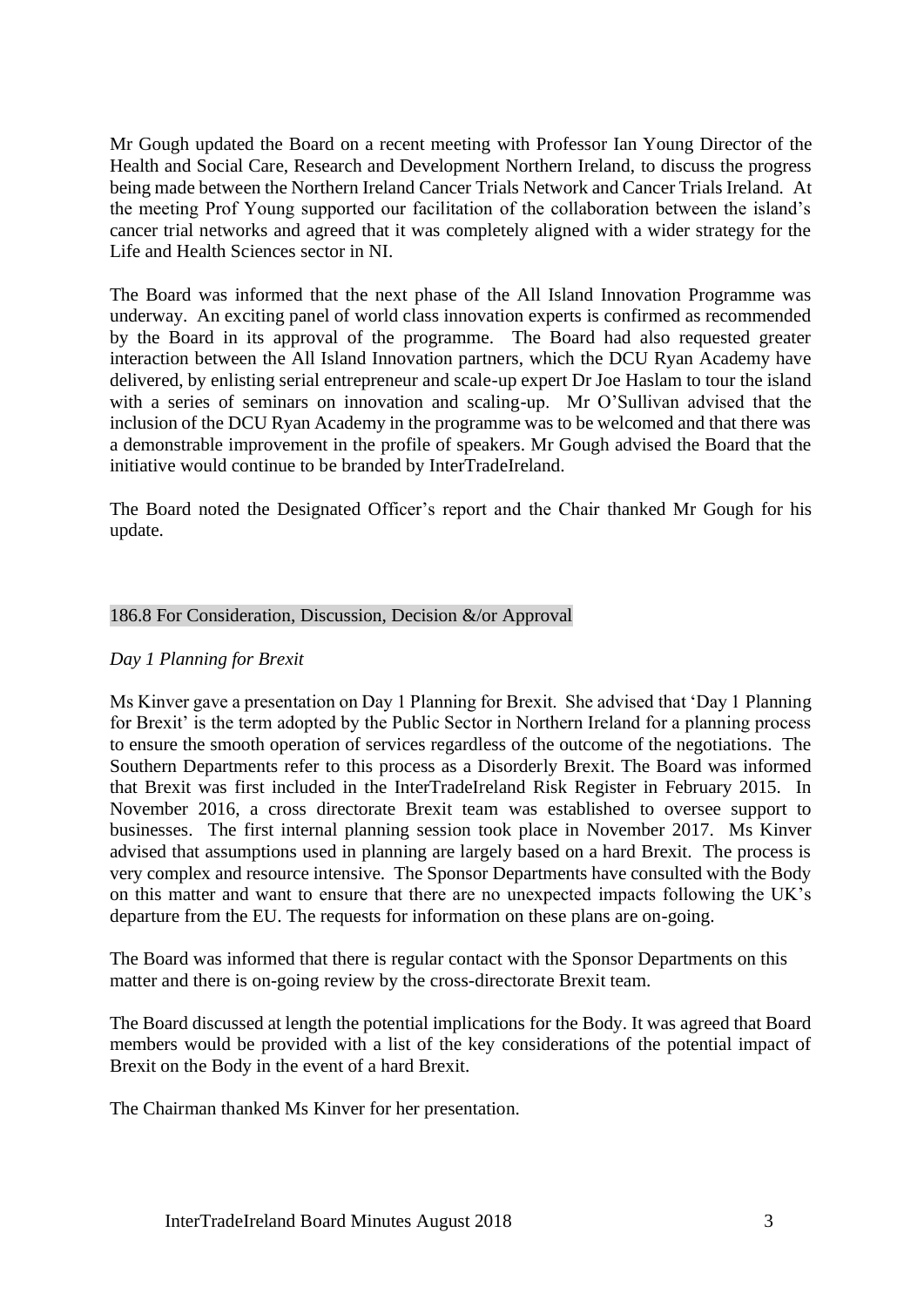# *Continuation of the Brexit Advisory Programme*

Mr Mark Sterritt, Brexit Manager, joined the Board meeting for this agenda item.

Ms Hearty gave the Board an overview of the Brexit Advisory Service. She advised that an independent economic appraisal including an evaluation of the Brexit Start to Plan Voucher Scheme had recently been carried out. The economic appraisal will need approval from the DfE economist, a DfE Casework Committee, DfE Permanent Secretary, DFP, DBEI and DPER.

Ms Hearty advised that the Brexit Advisory Service was launched in May 2017 as a pilot initiative to encourage and assist SMEs to identify and navigate the uncertainties caused by Brexit to their operating environment. A key feature of the service is the Start to Plan Voucher Scheme which offer businesses 100% support up to £2,000/€2,250 (inclusive of VAT) towards professional advice in relation to Brexit matters.

Mr Sterritt presented the findings of the economic appraisal and evaluation of the scheme. He advised that common areas of risk or opportunity raised by participants included the introduction of tariffs, restrictions on the movement of people on a cross-border basis and market access constraints e.g. the movement of goods or services across the border.

Mr Sterritt outlined the key performance indicators from the pilot phase and the next steps for the Brexit Advisory Service.

Mr Sterritt informed the Board that various options were considered by the appraiser and the preferred option identified a controlled implementation. The main objectives of the next phase of the programme is:

- To support 465 Start to Plan Vouchers per annum
- To support 500 'Implementation Vouchers' in total with applicants funding 50%;
- All participant businesses to report being better equipped to manage the potential impact of Brexit;
- 75% of participant businesses to have established scenarios for the potential financial implications of Brexit upon business and outline strategies as to how they will aim to mitigate the associated risks; and
- 50% of participant businesses to report that receipt of voucher support led to the introduction of new skills to their business.

Mr Sterritt reported on the resource needs going forward:

- Budget preferred option requires an increase in budget. (programme delivery will be scaled to available budget/demand);
- People preferred option requires an increase in staff and
- Digital strategy to reach as many as possible digitally and vouchers are focussed on applicant specific issues to maximise value for money and legacy impact.

The Board discussed and agreed that the demand for Brexit advice could increase significantly in the future. Ms Hearty advised that the programme would be closely monitored and demand would be managed.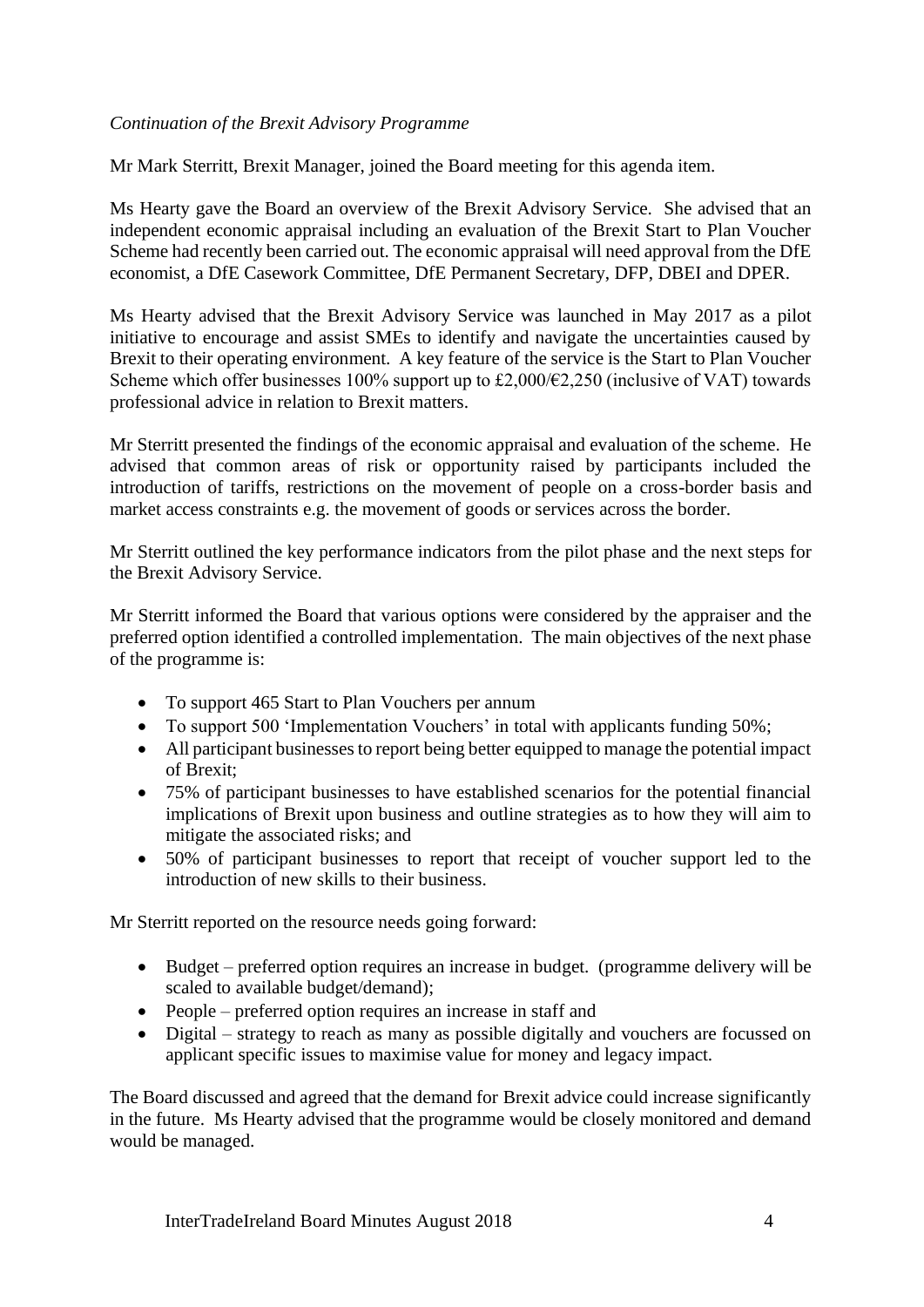The Board approved the next phase of the Brexit Start to Plan Voucher Scheme as identified as the preferred option in the economic appraisal.

The Chairman thanked Ms Hearty and Mr Sterritt for their work in this area.

# *TechIreland Proposal*

Ms Karen McCallion joined the Board meeting for this agenda item. She presented a unique proposal from TechIreland for InterTradeIreland to become a Foundation Supporter of the TechIreland innovation platform. TechIreland is a not for profit organisation which tracks the development of innovative product companies in Ireland. Innovation is showcased on an online platform and printed publications. Ms McCallion informed the Board that TechIreland are proposing to extend their tracking of innovation product companies both indigenous and multinational to include Northern Ireland. She advised that InterTradeIreland has the unique opportunity to direct this process as a Foundation Supporter and have privileged access to the platform. Fellow Foundation Supporters include Enterprise Ireland and the IDA. It is envisaged that InterTradeIreland's support of the development of this platform will assist both internally and externally with:

- The development of future policies;
- The development of future programmes, networks and all-island clusters;
- Sustaining the pipelines of existing programmes;
- Mapping the R&D&I environment on the island;
- The identification of expertise:
- The publication of research; and
- The publication of statistics.

Ms McCallion outlined the expected outcomes as detailed in the Board report.

The Board discussed the TechIreland proposal and approved funding towards the cost of InterTradeIreland becoming a Foundation Supporter of the TechIreland innovation tracking platform.

# 186.9 Board Sub Committee Reports

#### *Innovation Sub Committee Report*

Mr O'Sullivan reported back from the Innovation Sub Committee meeting held on 26th June 2018. Three new Fusion applications were considered. Two projects were approved and one project was deferred pending further information, which was subsequently approved. He advised that the Sub Committee had discussed and will consider second applications from previous Fusion companies on a case by case basis.

The Board noted the Innovation Sub-Committee report and the Chair thanked Mr O'Sullivan for his update.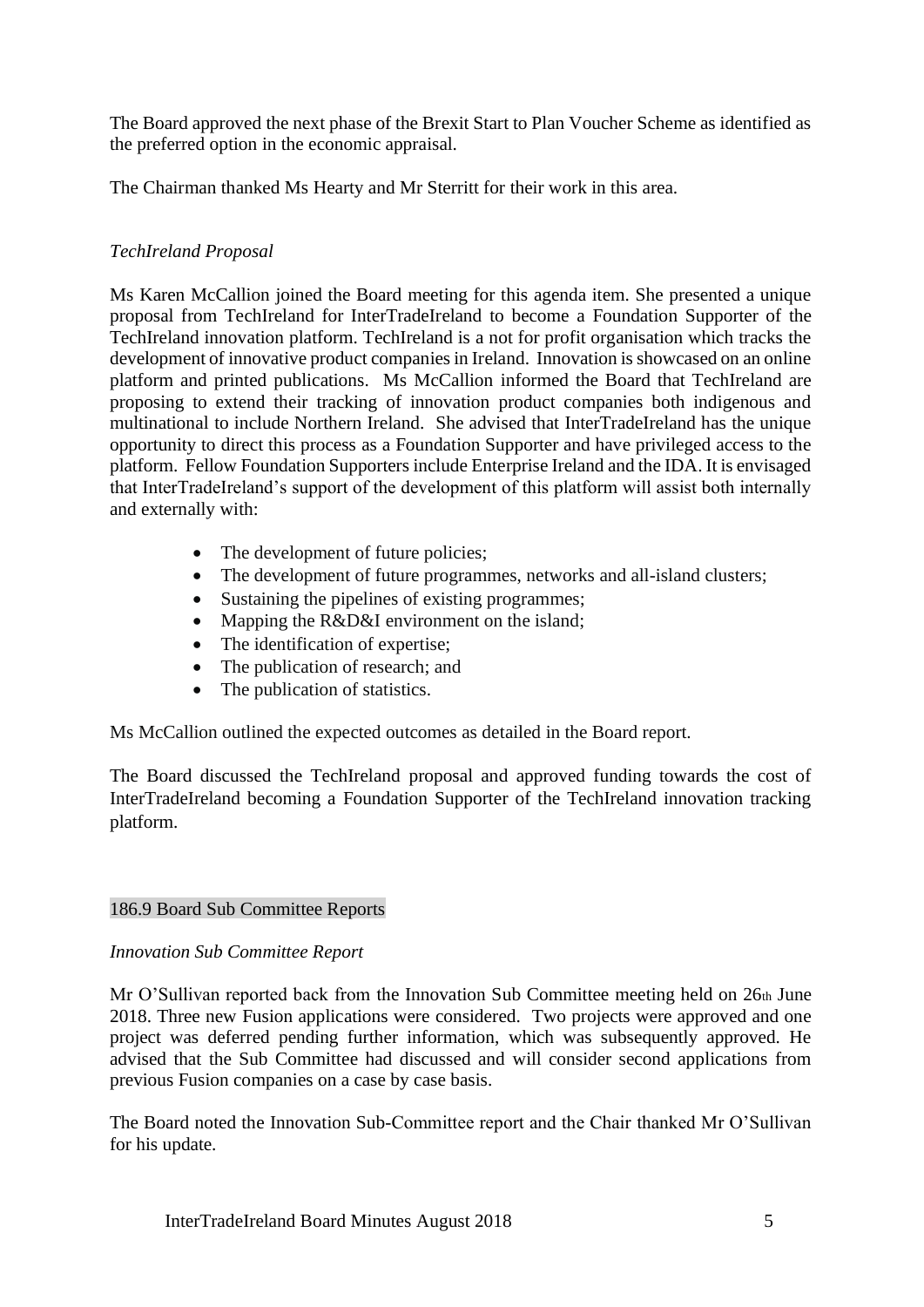## *Trade Sub-Committee Report*

Mr Joy reported back from the Trade Sub-Committee meeting held on 26th June 2018. He advised that the Committee considered seventeen new Acumen applications (eight from N.I. and nine from Ireland. Eleven applications were approved, four were deferred, (all from Leinster) one was rejected and one withdrawn by INI.

The Board noted the Trade Sub-Committee report and the Chair thanked Mr Joy for his update.

#### 186.10 For Consideration, Discussion, Decision &/or Approval

## *Operations Directorate Progress and Activity Report*

Mr Morrow presented the Operations Directorate Progress and Activity report. He advised that to date, programme budgets and targets are largely on track. There have been a number of recent personnel changes. The Chairman commented on the various staff movements. Mr Gough advised that staff welcomed and appreciated the opportunity to broaden their experience and develop new skills.

The Challenge programme is currently being strongly promoted through a print and social media campaign as workshops are scheduled for September in Dublin and November in Belfast.

Mr Morrow advised that Mr Shane O'Hanlon has been appointed as the Operations Manager for the Funding for Growth programme. The closing date for the Seedcorn business plan submission is Friday 31st August. The Board were asked to note that the All Island Seedcorn Final Awards Ceremony will take place in Belfast on Thursday 22nd November 2018.

The Board noted the Operations Directorate Progress and Activity reports and the Chair thanked Mr Morrow for his report.

#### *Governance and Financial Matters*

Mr Agnew presented the Governance and Financial Matters report. He advised that the 2017 financial statements have been certified by the C&AG in both jurisdictions. The Report to Those Charged with Governance will be considered by the Audit and Risk Assurance Committee at its next meeting. No internal control issues were identified during the audit.

Mr Agnew advised that the internal auditors had recently conducted two audits, the first being. a review of the effectiveness of procedures and controls operating over Human Resources

The Board was informed that an internal cross directorate GDPR working group continue to meet regularly to discuss issues arising from the implementation of the new regulations. A GDPR e-learning module will be issued to all staff and Board members in October 2018 to provide further training on the regulations.

InterTradeIreland Board Minutes August 2018 6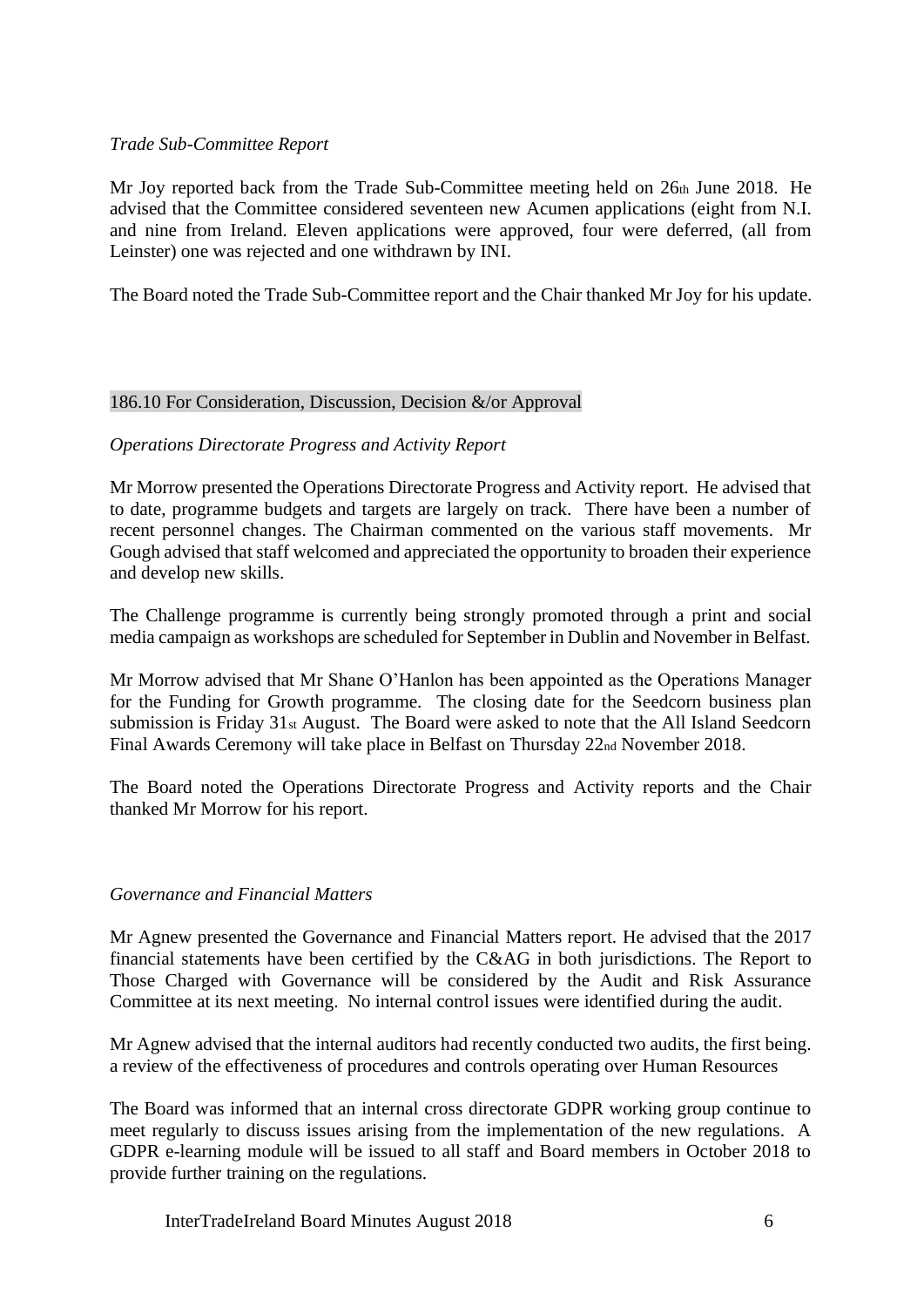Mr Agnew advised that expenditure to date is largely on track.

The Board noted the Governance and Financial Matters report and the Chair thanked Mr Agnew for his report.

## *Tenders and Variations to Letters of Offer/Appointment*

Mr Agnew sought Board approval to go to competitive tender for the services of suitably qualified consultants or organisations with exceptional calibre and industry recognised subject matter expert status in the following categories:

- Supply chain / logistics;
- Customs documentation;
- People and legal requirements for cross border workers;
- Commercial contract law; and
- Data / Service Sectors and the right to undertake cross border public and private sector contracts

Mr Agnew advised that this is for the purposes of developing content for the digital version of the Brexit Advisory Service to ensure the information is accurate, reliable and fit for purpose for use by SMEs across the island of Ireland. The content may differ for the different jurisdictions to recognise respective legal frameworks applying e.g. Customs documentation etc. It is anticipated that several experts will need to be contracted given the range of topics to be covered.

The Board approved Mr Agnew's request to go to competitive tender for the services of suitably qualified organisations to develop the content of the digital version of the Brexit Advisory Service.

#### *Communications Update*

Mr Agnew presented the Communications update. He advised that the results of the latest Business Monitor had generated extensive coverage.

A new look e-zine was released in July. Mr Agnew reported that as a result, the open reach had increased significantly. The Elevate programme was promoted in the e-zine which generated a lot of enquiries for the team.

The new InterTradeIreland website went live in July and to date it has been well received by end users. The Co-Innovate website went live on 13th August with further development on the recruitment section to be completed by the end of August.

Mr Agnew updated the Board on the recent tender competitions for Advertising and Design and Events Management and PR for the Body.

The Board noted the Communications update and the Chair thanked Mr Agnew for his report.

InterTradeIreland Board Minutes August 2018 7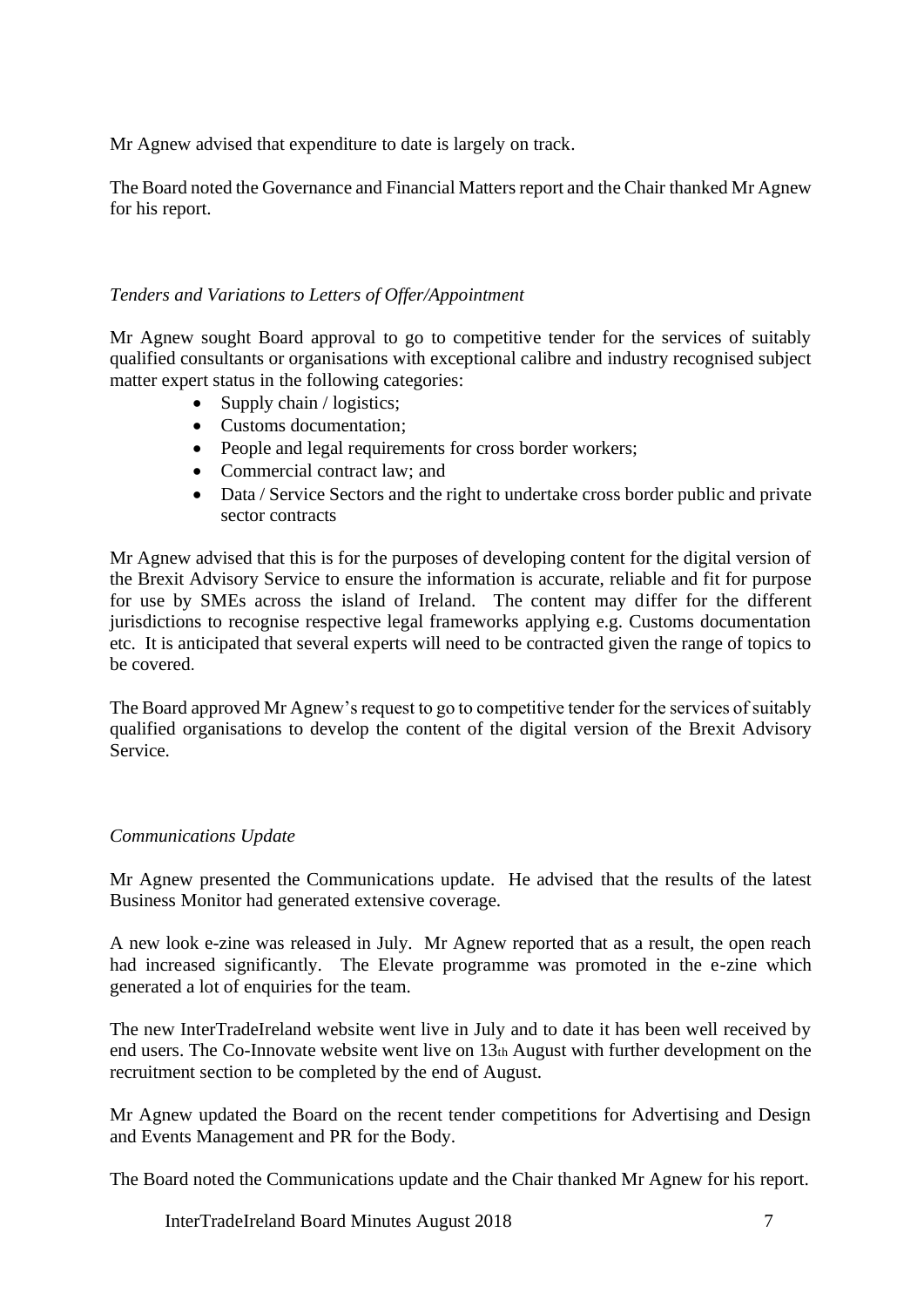## *Export Participation and Performance of Firms on the Island of Ireland Research Report*

Ms Kerry Curran, Policy Research Manager joined the Board meeting for this agenda item.

Ms Curran advised that the 'Export Participation and Performance of Firms on the Island of Ireland' research report is due to be launched by Minister Breen on 5th September in the InterTradeIreland offices. This is third in a series of Brexit related research with a further report on the Shock Absorption Capacity of Firms in Ireland and Northern Ireland currently underway.

She informed the Board that the report examines participation in exporting, export performance and determinants of export destinations for firms across the island of Ireland. Ms Curran outlined the key findings from the report in relation to exporters, small firms and the cross border aspect of trade.

With regard to exporting firms, the research found that exporting firms have systematically better outcomes than non-exporters across a range of key economic indicators including productivity, employment levels and turnover. For NI exporting goods firms Ms Curran noted a 20% higher productivity level, 1.7 times higher turnover and double the employment of firms selling only in their local market. The value of only exporting in the cross-border market was also highlighted, with the same NI goods firms for example achieving a 9% increase in productivity for exporting into the opposite jurisdiction. The evidence showed Irish firms are more export orientated than NI firms, with only 15% of the goods produced in NI being exported outside of the UK versus 48% of exports for Ireland.

The data in the report showed that micro and small firms play a significant role in cross-border trade and that the probability of becoming an exporter increases exponentially with firm size for goods firms. The research also suggests that cross border trade can be an important stepping stone to broader export participation, reflecting findings from previous InterTradeIreland research.

In relation to cross-border trade, the research found that cross border trade has features closer to local trade than to international export activity, suggesting that many firms regard the island as their local market and functional economy.

Ms Curran informed the Board that the research report highlights the valuable role that the cross border market plays for both small businesses and the overall economies in both jurisdictions and underpins the inherent value of the Body's activity. The report adds considerably to our understanding of the role exporting plays in supporting increased productivity, turnover and employment. Ms Curran advised that in the event of barriers to market access being created post Brexit, this research suggests that the impacts of any changes are liable to be felt more intensely by small firms trading across the border.

The Board discussed the report and agreed that it validates the work of InterTradeIreland.

The Board noted the 'Export Participation and Performance of Firms on the Island of Ireland' research report and the Chairman thanked Ms Curran for her comprehensive presentation.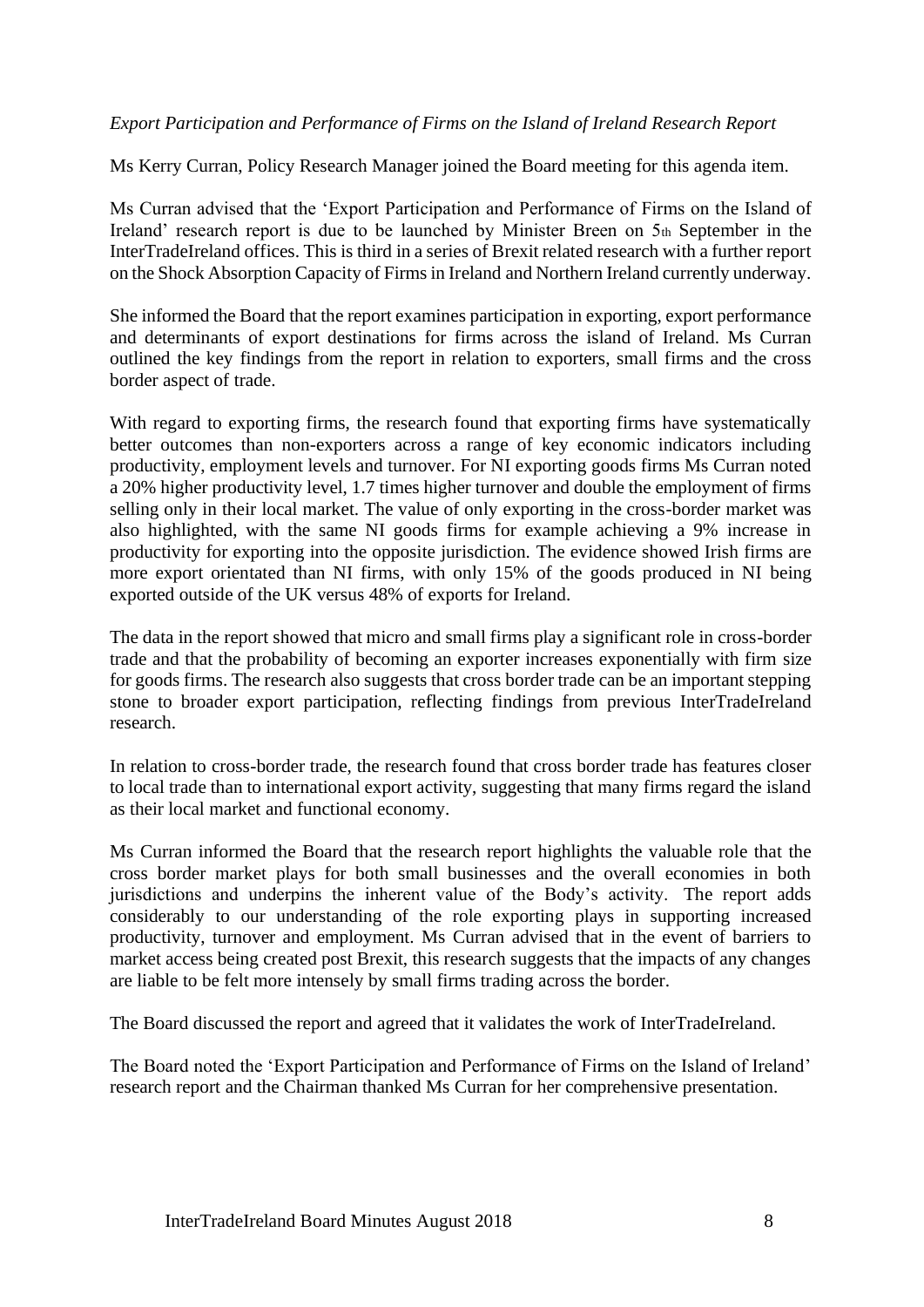## *All Island Business Monitor Results Q2 2018*

Ms Curran presented the findings of the Q2 All Island Business Monitor survey. She advised that the results show a mixed picture for firms with increased numbers of businesses across the island experiencing strong levels of growth in the quarter and more companies also experiencing decline. The survey shows that the majority of firms across the island are either stable (43%) or in growth (46%) with 11% in decline. This contrasts with just 5% of firms in decline last quarter. There is a definite move from stability dominating the business position in Q1, with 43% of businesses reporting stability in Q2 compared to 66% last quarter. Ms Curran reported that the survey shows that rising overhead costs, rising energy costs, new competitors, cash flow and recruiting new skills are the major concerns for firms across the island.

Ms Curran reported that responses regarding growth and decline were not consistent across sectors. The construction sector continues to show signs of difficulties reporting a decline across a range of metrics. The retail sector reported the largest increase of companies in decline. Just as the growth and decline figures are not universal, there are differences in the issues the various sectors face. In the construction sector, overhead costs are of particular concern and for the leisure sector, rising energy costs have been highlighted as a particular area of concern,

The survey results reveal that smaller businesses are less likely to be growing than larger firms and are most likely to be in decline. Ms Curran advised that this highlights the need for support and interventions for smaller companies, where much of InterTradeIreland's efforts continue to be focused.

While the Brexit date draws closer, the uncertainty that prevails continues to impact on business decision making with 24% of companies surveyed saying they are deferring on making any investment plans, while 30% predict negative sales impact. The number of companies who have a Brexit plan in place has risen from 4% in Q1 2018 to 20% of firms anticipating having a plan ready for March 2019.

The Chairman thanked Ms Curran for her presentation and her work in this area.

# *Co-Innovate Programme Update*

Mr Neil Ryan, Co-Innovate Director joined the Board meeting for this agenda item. He gave an update on the five strands of the Co-Innovate Programme:

The Chairman informed the Board that at the last Interreg Va monitoring committee, the Co-Innovate project was viewed very positively by SEUPB.

Mr Ryan advised that SEUPB has indicated that additional funding for the Co-Innovate programme may be available. The Co-Innovate partners are currently reviewing this opportunity and may submit a proposal if appropriate.

The Board noted the Co-Innovate programme update and the Chairman thanked Mr Ryan for his work in this area.